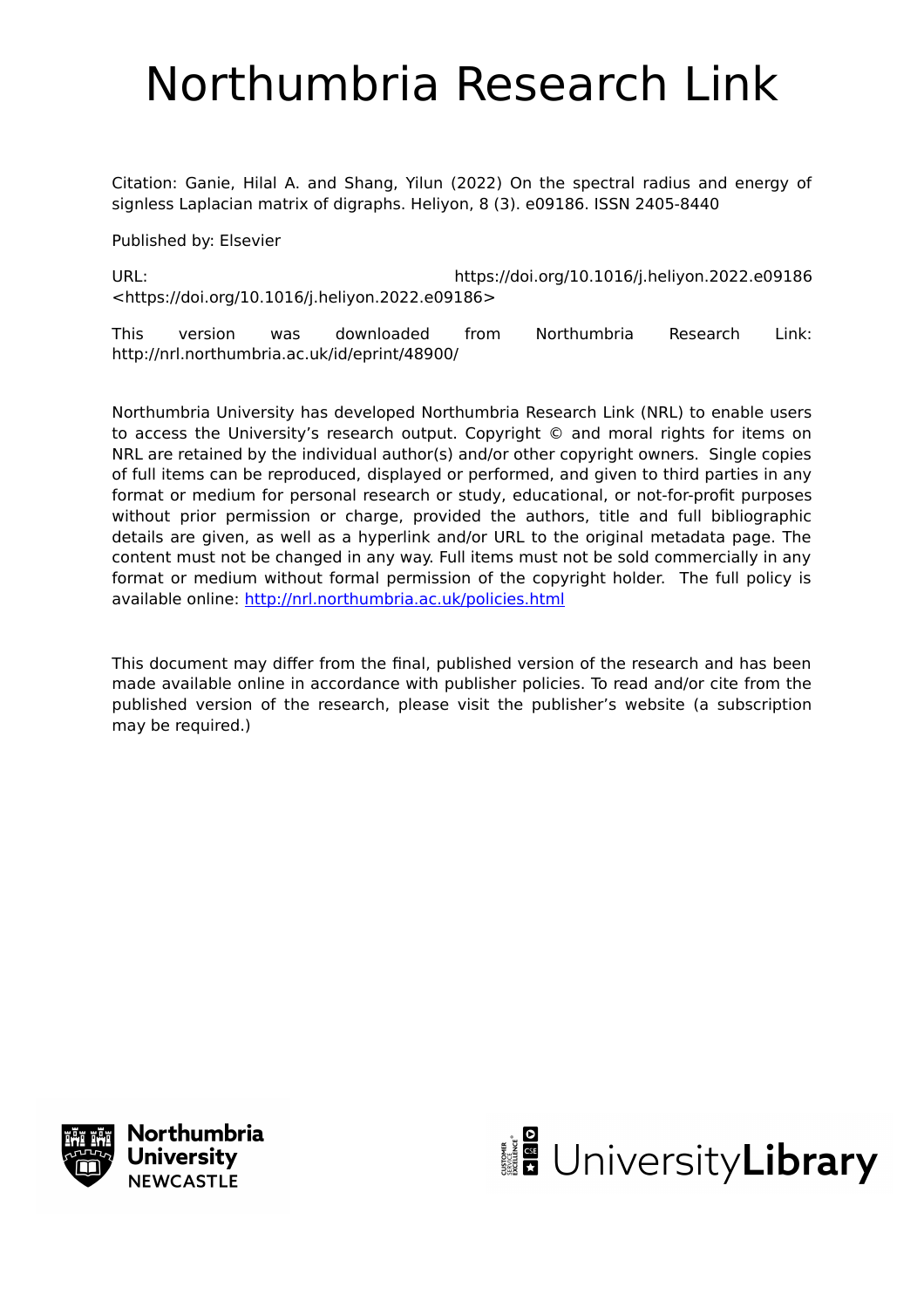Contents lists available at [ScienceDirect](http://www.ScienceDirect.com/)

# Heliyon

journal homepage: [www.cell.com/heliyon](http://www.cell.com/heliyon)

Research article

**P** CellPress

## On the spectral radius and energy of signless Laplacian matrix of digraphs

### Hilal A. Ganie <sup>a</sup>, Yilun Shang <sup>b</sup>*,*<sup>∗</sup>

<sup>a</sup> *Department of School Education, JK Govt. Kashmir, India*

<sup>b</sup> *Department of Computer and Information Sciences, Northumbria University, Newcastle NE1 8ST, UK*

#### A R T I C L E I N F O A B S T R A C T

*Keywords:* Digraphs Strongly connected digraphs Signless Laplacian spectral radius Generalized adjacency spectral radius Energy

Let *D* be a digraph of order *n* and with *a* arcs. The signless Laplacian matrix  $Q(D)$  of *D* is defined as  $Q(D)$  =  $Deg(D) + A(D)$ , where  $A(D)$  is the adjacency matrix and  $Deg(D)$  is the diagonal matrix of vertex out-degrees of D. Among the eigenvalues of  $Q(D)$  the eigenvalue with largest modulus is the signless Laplacian spectral radius or the  $Q$ -spectral radius of  $D$ . The main contribution of this paper is a series of new lower bounds for the  $Q$ -spectral radius in terms of the number of vertices  $n$ , the number of arcs, the vertex out-degrees, the number of closed walks of length 2 of the digraph  $D$ . We characterize the extremal digraphs attaining these bounds. Further, as applications we obtain some bounds for the signless Laplacian energy of a digraph  $D$  and characterize the extremal digraphs for these bounds.

#### **1. Introduction**

Let  $D = (V(D), E(D))$  be a digraph, where  $V(D) = \{v_1, v_2, ..., v_n\}$  is the set of vertices and  $E(D)$  is the set of arcs in  $D$ . A digraph  $D$  is called a simple digraph if there are no loops or multiple arcs. A digraph *D* is called strongly connected if any two vertices  $v_i, v_j \in V(D)$  can be connected by directed paths from  $v_i$  to  $v_j$  and vice versa. A digraph is considered as connected if its undirected version is connected as a graph. Throughout this paper, we confine ourselves to connected simple digraphs. For any notions not defined explicitly in the paper we will refer the reader to the standard book [[9](#page-6-0)].

For two vertices *u* and *v* in a digraph *D*, if there is an arc  $(u, v) \in E(D)$ or  $(v, u) \in E(D)$ , they are called adjacent. If both arcs  $(u, v), (v, u) \in E(D)$ , the two vertices are called doubly adjacent. Given an arc  $e = (v_i, v_j) \in$  $E(D)$ , we call  $v_i$  the initial vertex of e,  $v_i$  the terminal vertex, and  $v_i$  a tail of  $v_i$ . The in-neighborhood and out-neighborhood of  $v_i$  is denoted, respectively, by  $N_{D}^{-}(v_i) = \{v_j \in V(D) | (v_j, v_i) \in E(D) \}$  and  $N_{D}^{+}(v_i) = \{v_j \in E(D) \}$  $V(D)| (v_i, v_j) \in E(D)$ . Accordingly, the in-degree and out-degree are denoted by  $d_i^- = |N_D^-(v_i)|$  and  $d_i^+ = |N_D^+(v_i)|$ , respectively. Let  $\delta^+$  be the minimum out-degree and  $\Delta^+$  be the maximum out-degree. Similarly, let  $\delta^-$  be the minimum in-degree and  $\Delta^-$  be the maximum in-degree. *D* is called out-degree regular if  $d_1^+ = d_2^+ = \cdots = d_n^+$ .

Let  $\pi$  :  $u = u_0, u_1, \ldots, u_l = v$  be a sequence of vertices, where  $(u_{k-1}, u_k)$ forms an arc in *D* for any  $1 \le k \le l$ .  $\pi$  is called a walk of length *l* from *u* to *v*. *π* is a closed walk if  $u = v$ . Write  $c_2^{(i)}$  for the number of closed walks of length 2 associated with the vertex  $v_i \in V(D)$ . The sequence

 $c_2^{(1)}, c_2^{(2)}, \ldots, c_2^{(n)}$  is a closed walk sequence of length 2 in *D*. Clearly, we know that  $c_2 = c_2^{(1)} + c_2^{(2)} + ... + c_2^{(n)}$  is equivalent to the number of closed walks of length 2.

A digraph *D* is symmetric if the existence of any arc  $(u, v) \in E(D)$ implies the existence of the other one  $(v, u) \in E(D)$ . It is easy to see that any simple graph naturally corresponds to a symmetric digraph by following the mapping  $G \rightarrow \overline{G}$ , where  $\overline{G}$  and  $G$  share the same vertex set and each edge  $uv$  in  $G$  is mapped to the arcs  $(u, v)$  and  $(v, u)$ .

Write *D* for a digraph having the adjacency matrix  $A(D) = (a_{ij})$ , where  $a_{ij} = 1$  if  $(v_i, v_j) \in E(D)$  and  $a_{ij} = 0$  otherwise. The diagonal matrix of out-degrees is denoted by  $Deg(D) = (d_1^+, d_2^+, ..., d_n^+)$ . The signless Laplacian matrix  $Q(D)$  of the digraph  $D$  is defined as  $Q(D) =$  $Deg(D) + A(D)$ . Clearly,  $Q(D)$  is a real non-negative matrix, which is not necessarily symmetric. The signless Laplacian eigenvalues of the digraph *D*, denoted by  $q_1(D), q_2(D), \ldots, q_n(D)$ , are the eigenvalues of  $Q(D)$ . The signless Laplacian spectral radius or  $Q$ -spectral radius, denoted by  $q_1(D) = q(D)$ , is the eigenvalue that has the largest modulus [[6](#page-6-0)]. When  $D$  forms a strongly connected digraph, an immediate application of the Perron-Frobenius Theorem [\[16\]](#page-6-0) implies that  $q(D)$  is an eigenvalue of  $Q(D)$  and  $q(D)$  admits a unique positive unit eigenvector. This eigenvector is the so-called Perron vector of  $Q(D)$ . The signless Laplacian spectral radius of digraphs have attracted considerable attention in the algebraic graph theory and as such various papers have been published featuring the bounds and extremal results. Some recent results in this

\* Corresponding author. *E-mail addresses:* [hilahmad1119kt@gmail.com](mailto:hilahmad1119kt@gmail.com) (H.A. Ganie), [yilun.shang@northumbria.ac.uk](mailto:yilun.shang@northumbria.ac.uk) (Y. Shang).

<https://doi.org/10.1016/j.heliyon.2022.e09186>

Received 2 December 2021; Received in revised form 6 March 2022; Accepted 21 March 2022

2405-8440/© 2022 The Author(s). Published by Elsevier Ltd. This is an open access article under the CC BY license ([http://creativecommons.org/licenses/by/4.0/\)](http://creativecommons.org/licenses/by/4.0/).



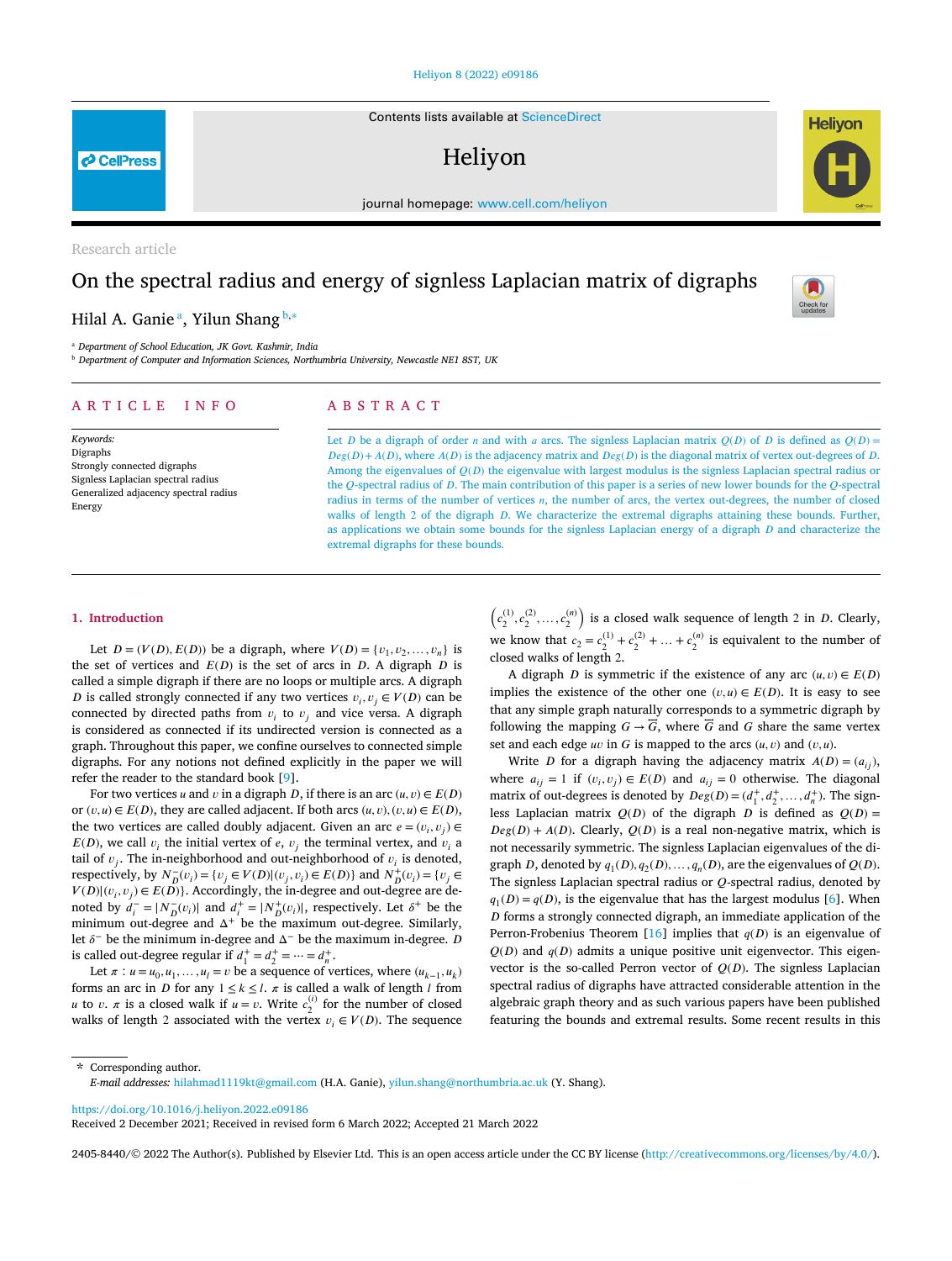<span id="page-2-0"></span>direction have been reported in for example [\[1,](#page-6-0) [2](#page-6-0), [7](#page-6-0), [10](#page-6-0), [13,](#page-6-0) [15,](#page-6-0) [19](#page-6-0), [22](#page-6-0)] and the references therein.

For a digraph  $D$  with  $n$  vertices and  $a$  arcs, the signless Laplacian energy is denoted by  $E_{SL}(D)$  and is defined in [[23\]](#page-6-0) as

$$
E_{SL}(D) = \sum_{i=1}^{n} |q_i(D) - \frac{a}{n}| = \sum_{i=1}^{n} |\alpha_i|,
$$

where  $\alpha_i = q_i(D) - \frac{a}{n}$  and  $q_1, q_2, \dots, q_n$  are the signless Laplacian eigenvalues of  $D$ . For some bounds on the signless Laplacian energy of a digraph, we refer to [[5](#page-6-0), [23\]](#page-6-0).

The rest of the paper is organised as follows. In Section 2, we obtain some new lower bounds for the  $O$ -spectral radius in terms of the number of vertices  $n$ , the number of arcs, the vertex out-degrees, the number of closed walks of length  $2$  of the digraph  $D$ . We characterize the extremal digraphs attaining these bounds. Further, as applications we obtain some bounds for the signless Laplacian energy of a digraph  $D$  and characterize the extremal digraphs attaining these bounds.

#### **2. Signless Laplacian spectral radius**

Given a nonnegative matrix  $A = (a_{ij}) \in \mathbb{R}^{n \times n}$ , its geometric symmetrization is given by  $S(A) = (s_{ij}) \in \mathbb{R}^{n \times n}$ , where  $s_{ij} = \sqrt{a_{ij} a_{ji}}$  for  $i, j = 1, 2, \ldots, n$ . Let  $\lambda(M)$  be the spectral radius of the matrix M. The spectral radius of the matrices A and  $S(A)$  satisfies [\[18](#page-6-0)]  $\lambda(A) \geq \lambda(S(A))$ .

For a digraph  $D$  of order  $n$  with  $a$  arcs, we denote by  $Q(D)$  its signless Laplacian matrix. The geometric symmetrization of  $Q(D)$  is given by  $S(Q(D)) = (s_{ij})$ . Clearly, we have  $\sum_{j=1}^{n} s_{ij} = d_i^+ + c_2^{(i)}$  for any vertex  $v_i \in$  $V(D).$ 

The following lemma is a result in [[16\]](#page-6-0).

**Lemma 2.1.** *Let and be nonnegative matrices with their respective spectral radii*  $\lambda(A)$  *and*  $\lambda(B)$ *. If*  $0 \le A \le B$ *, then*  $\lambda(A) \le \lambda(B)$ *. Furthermore, if B is irreducible* and  $0 \le A < B$ *, then*  $\lambda(A) < \lambda(B)$ *.* 

The following result gives a lower bound for the signless Laplacian spectral radius of a digraph.

**Theorem 2.2.** Let D digraph of order *n* having *a* arcs. Let  $Q^2 = (q_{ij}^*)$  be the  $square$  of the signless Laplacian matrix and let  $S(Q^2) = (s^*_{ij})$  be the geometric *symmetrization of* () <sup>2</sup>*. Then*

$$
q(D) \ge \sqrt{\frac{\sum_{i=1}^{n} \sum_{j=1}^{n} s_{ij}^{*}}{n}}.
$$
\n(2.1)

*For a strongly connected digraph D*, *equality occurs in* (2.1) *if and only if*  $D = \overline{G}$  *with each connected component of*  $D$  *a r-regular graph such that*  $\sum_{n=1}^{n}$  $r^2 = \frac{\sum_{i=1}^n \sum_{j=1}^n s_{ij}^*}{n}.$ 

**Proof.** Let  $S(Q^2) = (s_{ij}^*)$  be the geometric symmetrization of  $Q^2$ . Therefore  $Q^2 \ge S(Q^2) \ge 0$ . In the light of Lemma 2.1, we obtain  $\lambda(Q^2) \ge$  $\lambda(S(Q^2))$ . Noting that the matrix  $S(Q(D)^2)$  is symmetric, via Rayleigh quotient, we obtain for  $X = e = (1, 1, \dots, 1)^T$ , the all one *n*-column vector, and that

$$
\lambda(Q(D)) = \sqrt{\lambda(Q^2)} \ge \sqrt{\lambda(S(Q^2))} = \sqrt{\max_{X \neq 0} \frac{X^T S(Q^2) X}{X^T X}}
$$

$$
\ge \sqrt{\frac{e^T S(Q^2) e}{e^T e}} = \sqrt{\frac{\sum_{i=1}^n \sum_{j=1}^n s_{ij}^*}{n}}.
$$
(2.2)

This proves the inequality  $(2.1)$ . If the equality in  $(2.1)$  is true, the above involved inequalities will become equalities. Using the equality in (2.2), it is clear that  $\lambda(Q^2) = \lambda(S(Q^2))$  and  $\lambda(S(Q^2)) = \frac{e^T S(Q^2)e}{e^T e}$ . The second equality indicates that *e* is an eigenvector of  $S(Q^2)$  associated with the eigenvalue  $\lambda(S(Q^2))$ . Hence, the multiplicity of the eigenvalue

 $\lambda(S(Q^2))$  can be one or two. If D is strongly connected,  $Q(D)$  becomes irreducible and  $Q^2$  is irreducible too. Recall that  $Q^2 \ge S(Q^2)$  and  $Q(D)$  is an irreducible matrix. If  $Q^2 > S(Q^2)$ , invoking Lemma 2.1 we know that  $\lambda(Q^2) > \lambda(S(Q^2))$ . This is a contradiction to the assumption of equality. Consequently, we proved that  $Q^2 = S(Q^2)$ , which means  $Q(D)$  is symmetric and hence  $D = \overline{G}$ . If the multiplicity of  $\lambda(S(Q^2))$ is one,  $Q^2 = S(Q^2)$  is symmetric and  $\lambda(Q^2) = \lambda^2(Q(D))$ . Noting that e is an eigenvector associated with the eigenvalue  $\lambda(Q^2)$ , we know that  $\lambda(Q(D))$  is an eigenvalue of  $Q(D)$  associated with eigenvector e. This suggests that *D* is a *r*-regular graph satisfying  $r^2 =$  $\frac{\sum_{i=1}^{n} \sum_{j=1}^{n} s_{ij}^{*}}{n}$ . Therefore, the equality holds true when  $D = \overline{G}$  and  $D$  is *r*-regular satisfying  $r^2 =$  $\sum_{i=1}^{n} \sum_{j=1}^{n} s_{ij}^{*}$ . On the other hand, if the multiplicity of  $\lambda(S(Q^2))$  is two, both  $\lambda(S(Q(D)))$  and  $-\lambda(S(Q(D)))$  are eigenvalues of  $Q(D)$ . This suggests that some of the eigenvalues of  $Q(D)$  must be negative. Note that  $D = \overline{G}$  implies that  $Q(D)$  coincides with the signless Laplacian matrix  $Q(G)$  of the graph in question. In view of the fact that  $Q(D)$  is positive semi-definite, this case is false.

Suppose that  $D$  is the direct sum of its disjoint strongly connected components  $D_1, D_2, \ldots, D_s$ . Denote by  $Q(D_k) \in \mathbb{R}^{n_k \times n_k}$  the signless Laplacomponents  $D_1, D_2, ..., D_s$ . Denote by  $Q(D_k) \in \mathbb{R}^n \to \infty$  the signess Equinoment  $D_k$  satisfying  $\sum_{k=1}^n n_k = n$ . We obtain

$$
Q^{2}(D) = \begin{pmatrix} Q^{2}(D_{1}) & & & \\ & Q^{2}(D_{2}) & & \\ & & \ddots & \\ & & & Q^{2}(D_{s}) \end{pmatrix},
$$

where the unspecified elements are zeros. Note that  $S(Q^2)$  is a block diagonal matrix. As  $S(Q^2)$  is symmetric, we obtain  $\lambda(S(Q^2(D)))$  =  $\max_k \lambda(S(Q^2(D_k)))$ . Let  $e_k$  be the all one column vector of order  $n_k$ . Since the equality in  $(2.1)$  holds true, we obtain

$$
\lambda(Q(D)) = \sqrt{\lambda(Q^2)} \ge \sqrt{\lambda(S(Q^2))} = \sqrt{\max_{X \ne 0} \frac{X^T S(Q^2) X}{X^T X}}
$$

$$
= \sqrt{\frac{e^T S(Q^2)e}{e^T e}} = \sqrt{\sum_{k=1}^s \frac{n_k \lambda(S(Q^2(D_k)))}{n}} \le \sqrt{\max_k \lambda(S(Q^2(D_k)))}
$$

$$
= \max_k \sqrt{\lambda(S(Q^2(D_k)))} = \sqrt{\lambda(S(Q^2(D)))} = \sqrt{\lambda(Q^2(D))} = \lambda(Q(D)),
$$

which means for every  $k = 1, 2, \ldots, s$ ,

$$
\lambda(Q(D)) = \sqrt{\lambda(Q^2(D))} = \sqrt{\lambda(Q^2(D_k))} = \sqrt{\lambda(S(Q^2(D_k)))}
$$

$$
= \sqrt{\sum_{k=1}^{s} \frac{e_{n_k}^T S(Q^2(D_k))e_{n_k}}{n_k}}.
$$

As a result,  $D_k = \overrightarrow{G_k}$  is a symmetric digraph, in which every connected component  $G_k$  is a *r*-regular graph. This completes the proof.  $\square$ 

For any  $\alpha \in [0, 1]$ , the generalized adjacency matrix  $A_{\alpha}(D)$  of a digraph  $D$  is given by

$$
A_{\alpha}(D) = \alpha Deg(D) + (1 - \alpha)A(D).
$$

We have  $A_{\alpha}(D) = A(D)$  if  $\alpha = 0$ ,  $2A_{\alpha}(D) = Q(D)$  if  $\alpha = \frac{1}{2}$ , and  $A_{\alpha}(D) =$  $Deg(D)$  if  $\alpha = 1$ . It turns out that the matrix  $A_{\alpha}(D)$  unifies the spectral theory of the adjacency matrix  $A(D)$  and the signless Laplacian matrix  $Q(D)$  of a digraph D. Let  $\lambda_1(A_\alpha(D)), \lambda_2(A_\alpha(D)), \ldots, \lambda_n(A_\alpha(D))$  be the eigenvalues of  $A_{\alpha}(D)$ . They are often referred to as the generalized adjacency eigenvalues or the  $A_{\alpha}$ -eigenvalues of D. The matrix  $A_{\alpha}(D)$  is not symmetric in general and may have complex spectra. Let  $\lambda_1(A_\alpha(D)) = \lambda(A_\alpha(D))$  be the eigenvalue of  $A_\alpha(D)$  with largest modulus. It is often called the generalized adjacency spectral radius or  $A_{\alpha}$ -spectral radius of digraph  $D$ . For some recent papers regarding the spectral properties of generalized adjacency matrix, we refer to [\[3,](#page-6-0) [4,](#page-6-0) [11](#page-6-0), [12,](#page-6-0) [20](#page-6-0), [21](#page-6-0), [24\]](#page-6-0) and the references therein.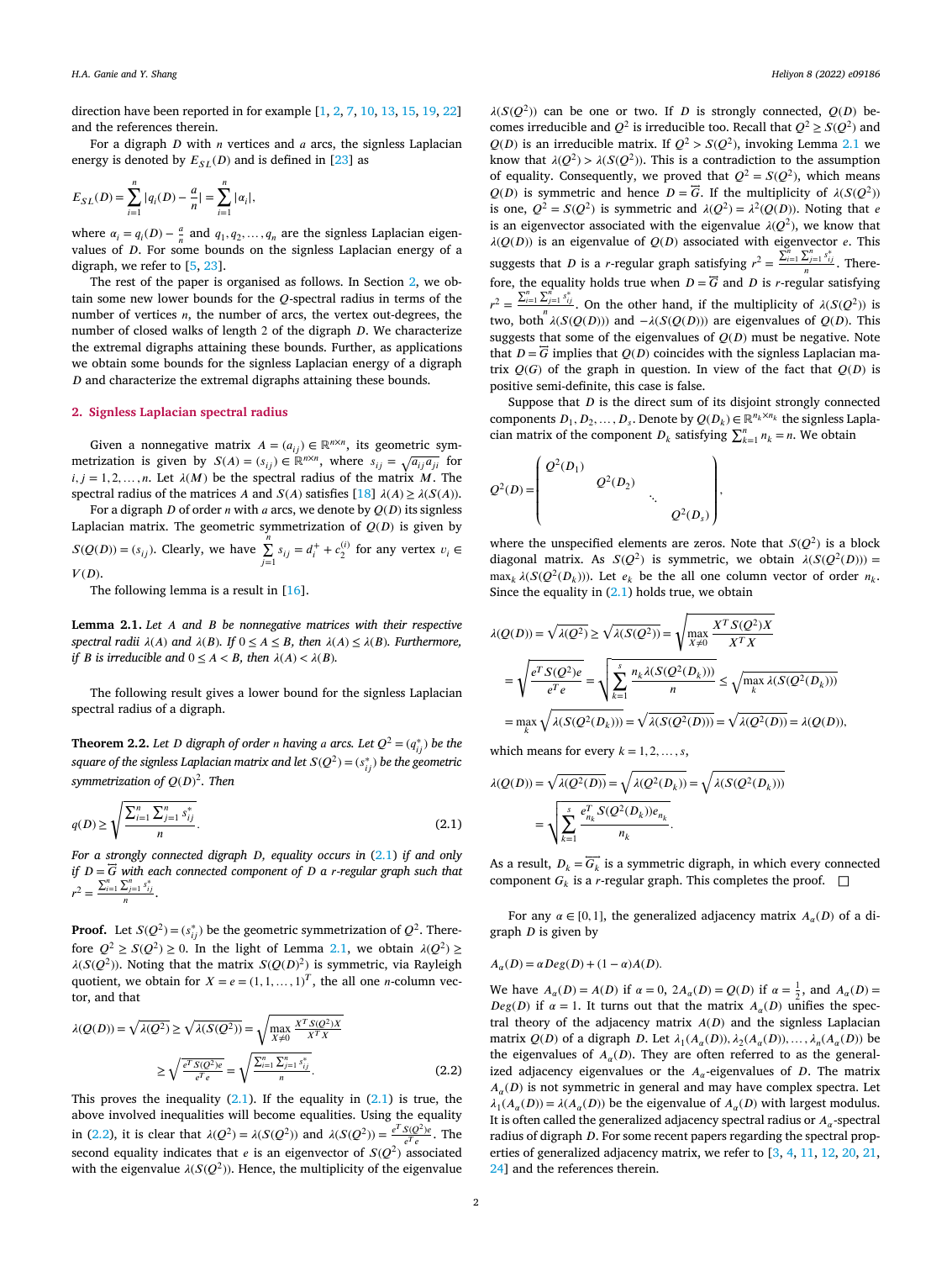<span id="page-3-0"></span>Using the concept of geometric symmetrization and proceeding similar to Theorem [2.2,](#page-2-0) the following lower bounds (Theorem 2.3 and Theorem 2.5) were obtained in [\[11](#page-6-0)].

**Theorem 2.3.** Let  $D$  be a digraph of order  $n$  with  $a$  arcs. Suppose that  $\alpha \in$ **Theorem 2.3.** Let D be a aigraph of order *n* with a arcs. Suppose that  $\alpha \in$  [0,1). Denote by  $(c_2^{(1)}, c_2^{(2)}, \ldots, c_2^{(n)})$  the sequence of closed walks of length 2*. We have*

$$
\lambda(A_{\alpha}(D)) \ge \frac{\alpha a + (1 - \alpha)c_2}{n},\tag{2.3}
$$

where  $c_2 = c_2^{(1)} + c_2^{(2)} + \cdots + c_2^{(n)}$  is the number of closed walks of length 2 in D. *When*  $\alpha = 0$ , *the equality in* (2.3) *holds true if and only if*  $D = \overline{G} + \{possibly\}$ *some arcs that do not belong to cycles}, where every connected component of G* is *r*-regular satisfying  $r = \frac{c_2}{n}$ . If  $\alpha \neq 0$ , for a strongly connected digraph *D*, the equality in (2.3) holds true if and only if  $D = \overline{G}$ , in which every *connected component of G* is *r*-regular satisfying  $r = \frac{a a + (1 - a)c_2}{n}$ .

Taking  $\alpha = \frac{1}{2}$  in Theorem 2.3 and using the fact that  $Q(D) = 2A_{\frac{1}{2}}(D)$ ,

2 we get the following lower bound for the signless Laplacian spectral radius  $q(D)$  in terms of the number of arcs, the number of closed walks and the order of the digraph  $D$ .

**Theorem 2.4.** *Let be a digraph of order with arcs. Suppose that* ( )  $\left(c^{(1)}_2, c^{(2)}_2, \ldots, c^{(n)}_2\right)$  is the sequence of closed walks of length 2. We obtain

$$
q(D) \ge \frac{a+c_2}{n},\tag{2.4}
$$

where  $c_2 = c_2^{(1)} + c_2^{(2)} + \cdots + c_2^{(n)}$  is the number of closed walks of length 2 in D. For a strongly connected digraph D, the equality in (2.4) holds true *if and only if* = *⃖⃖⃗, in which every connected component of is -regular satisfying*  $r = \frac{a+c_2}{n}$ .

Another lower bound for the generalized adjacency spectral radius is obtained in [\[11](#page-6-0)].

**Theorem 2.5.** Let  $D$  be a digraph of order  $n$  with  $a$  arcs. Suppose that  $\alpha \in$ **Theorem 2.5.** Let D be a digraph of order n with a arcs. Suppose that  $\alpha \in$  [0,1). Denote by  $\left(c_2^{(1)}, c_2^{(2)}, \ldots, c_2^{(n)}\right)$  the sequence of closed walks of length 2*. We obtain*

$$
\lambda(A_{\alpha}(D)) \ge \sqrt{\frac{\sum_{i=1}^{n} (\alpha d_i^+ + (1-\alpha)c_2^{(i)})^2}{n}}.
$$
\n(2.5)

*When*  $\alpha = 0$ , *the equality in* (2.4) *holds true if* and *only if*  $D = \overline{G} + \{possibly\}$ *some arcs that do not belong to cycles}, in which every connected component of G* is *r*-regular or  $(r_1, r_2)$  – *semiregular* bipartite, *satisfying*  $r^2 = r_1 r_2$  =  $\sum_{i=1}^{n} \left( c_2^{(i)} \right)$  $\sqrt{2}$  $\frac{1}{n}$ . When  $\alpha \neq 0$ , for a strongly connected digraph *D*, the equality in *(2.5) holds true if and only if*  $D = \overline{G}$  *with every connected component of*  $G$ *being r-regular with*  $r^2$  $=$  $\sum_{i=1}^{n} \left( \frac{\alpha d_i^+ + (1-\alpha)c_i^0}{n} \right)^2$  or  $D = \overline{G}$  with every connected *component of G having the property that*  $\lambda(A_\alpha(D))$  *and*  $-\lambda(A_\alpha(D))$  *are the eigenvalues* of  $A_{\alpha}(D)$  *associated with the eigenvector*  $e = (1, 1, ..., 1)^{T}$ .

Taking  $\alpha = \frac{1}{2}$  in Theorem 2.5 and using the fact that  $Q(D) = 2A_{\frac{1}{2}}(D)$ , 2 we get the following lower bound for the signless Laplacian spectral radius  $q(D)$  in terms of the number of arcs, the number of closed walks and the order of the digraph  $D$ .

**Theorem 2.6.** *Let be a digraph of order with arcs. Suppose that* ( )  $\left\{c^{(1)}_2, c^{(2)}_2, \ldots, c^{(n)}_2\right\}$  is the sequence of closed walks of length 2. We have

$$
q(D) \ge \sqrt{\frac{\sum_{i=1}^{n} (d_i^+ + c_2^{(i)})^2}{n}},
$$
\n(2.6)

*where*  $c_2 = c_2^{(1)} + c_2^{(2)} + \cdots + c_2^{(n)}$  *is the number of closed walks of length* 2 *in D. For a strongly connected digraph <i>D, the equality in* (2.6) *holds true if* and only if  $D = \overline{G}$  with every connected component of G being *r*-regular *with*  $r^2$  =  $\sum_{i=1}^{n} (d_i^+ + c_2^{(i)})$  $\sqrt{2}$  $\frac{n(2)}{n}$ .

The following Lemma was obtained in [\[8\]](#page-6-0).

**Lemma 2.7.** *Let*  $A \in \mathbb{R}^{n \times n}$  *be a nonnegative matrix. Let*  $S(A)$  *be the geometric symmetrization of A. We have*  $S(A^2) \ge S(A)^2$ , where the equality *holds true if and only if is symmetric.*

**Remark 2.8.** Using Lemma 2.7, it is clear that the lower bound given by Theorem [2.2](#page-2-0) is sharper than that shown in Theorem 2.4.

#### **3. Bounds for the signless Laplacian energy**

In this section, we obtain some new bounds for the signless Laplacian energy of a digraph  $D$  in terms of different parameters associated with the structure of the digraph. We characterize the extremal digraphs attaining these bounds.

The first Zagreb index of a graph  $G$  is denoted by  $Zg(G)$  and is defined as  $Zg(G) = \sum_{i=1}^{n} d_i^2$ , where  $d_i$  is the degree of the *i*-th vertex of G. Likewise, we define the first out-degree Zagreb index, denoted by  $Zg^+(D)$  of a digraph D as  $Zg^+(G) = \sum_{i=1}^n (d_i^+)^2$  and the first in-degree Zagreb index of a digraph *D* as  $Zg^-(G) = \sum_{i=1}^{n} (d_i^-)^2$ .

The following result gives an upper bound for the signless Laplacian energy of a digraph  $D$ , in terms of the order, the number of arcs, the maximum out-degree, the first out-degree Zagreb index and the number of closed walks of length 2.

**Theorem 3.1.** *Let D be a digraph of order n having a arcs. Let*  $\Delta^+$  *be the maximum out-degree,*  $Zg^{+}(D)$  *be the first out-degree Zagreb index and*  $c_2$ *be the number of closed walks of length* 2 *of . Then*

$$
E_{SL}(D) \le 2\Delta^{+} - \frac{a}{n} + \sqrt{(n-1)\left(Zg^{+}(D) + a\left(1 - \frac{a}{n}\right) - \left(\frac{c_2}{n}\right)^2\right)}.
$$
 (3.1)

*For a strongly connected digraph D*, *equality occurs in* (3.1) *if and only if*  $D = \overline{K}_n$  or  $D = \overline{G}$  *is*  $\Delta^+$ -regular digraph with three distinct signless *Laplacian eigenvalues, given by*  $q(D) = 2\Delta^+$ ,  $\frac{a}{n} + \theta$  *and*  $\frac{a}{n} - \theta$ *, where*  $\theta =$ 

$$
\sqrt{\frac{Zg^+(D)+a(1-\frac{a}{n})-\left(\frac{c_2}{n}\right)^2}{n-1}}.
$$

**Proof.** Let  $Q(D) = (q_{ij})$  be the signless Laplacian matrix of D. By Schur's triangularization theorem  $[16]$  $[16]$ , there exists a unitary matrix  $U$  such that  $U^*Q(D)U = T$ , where  $T = (t_{ij})$  is an upper triangular matrix with diagonal entries  $t_{ii} = q_i$ ,  $i = 1, 2, ..., n$ . Therefore,

$$
\sum_{i,j=1}^n |q_{ij}|^2 = \sum_{i,j=1}^n |t_{ij}|^2 \ge \sum_{i=1}^n |t_{ii}|^2 = \sum_{i=1}^n |q_i|^2,
$$

that is,

$$
\sum_{i=1}^{n} |q_i|^2 \le \sum_{i,j=1}^{n} |q_{ij}|^2 = \sum_{i=1}^{n} (d_i^+)^2 + a = Zg^+(D) + a,
$$

where  $Zg^+(D) = \sum_{i=1}^{n} (d_i^+)^2$  is the first out-degree Zagreb index of D. Now, proceeding similarly as in [\[23](#page-6-0)] (see inequality (8) onwards), we get

$$
\sum_{i=1}^{n} |\alpha_i|^2 \le a + \sum_{i=1}^{n} \left(d_i^+ - \frac{a}{n}\right)^2 = Zg^+(D) + a\left(1 - \frac{a}{n}\right).
$$
 (3.2)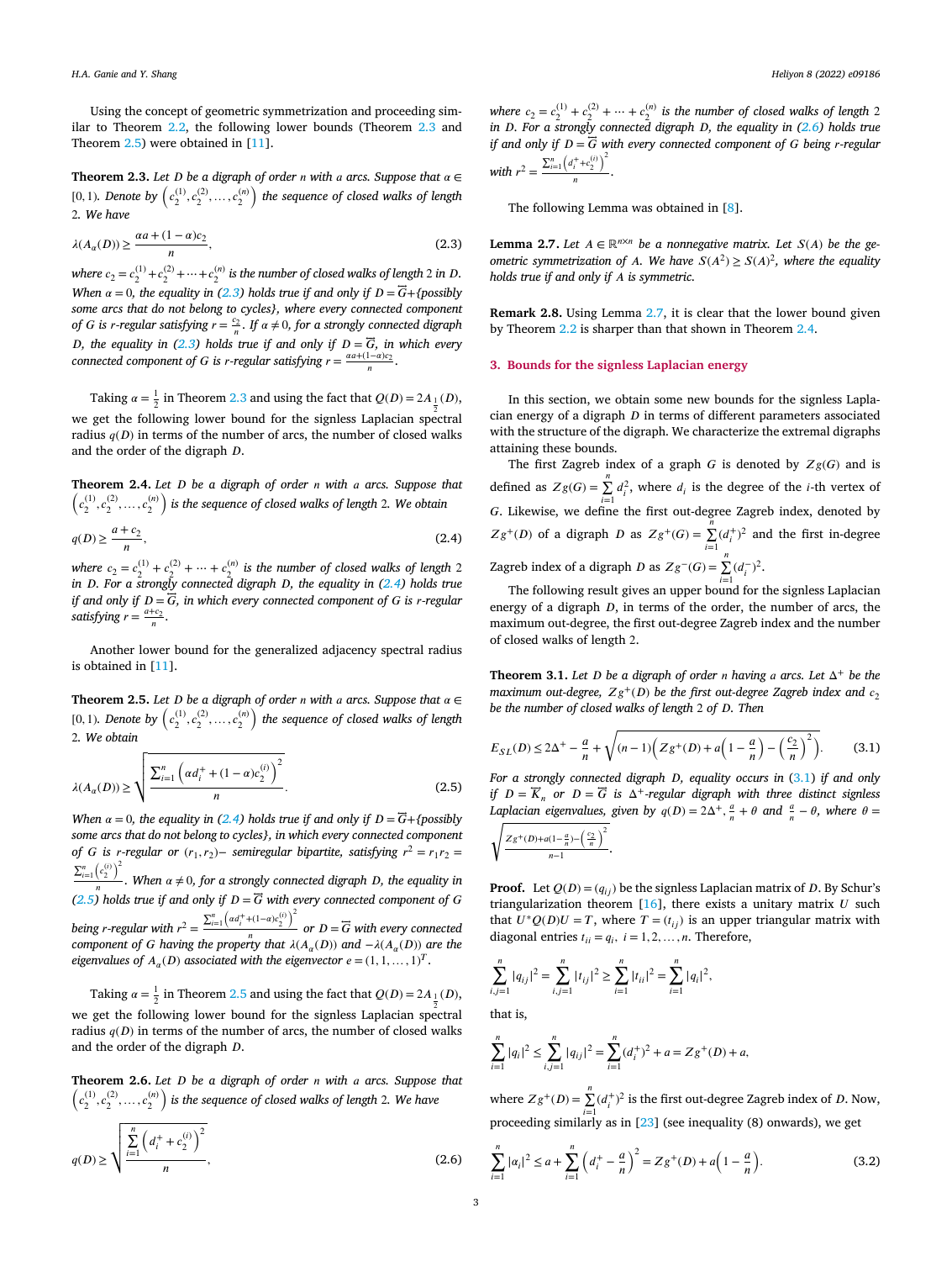<span id="page-4-0"></span>Since  $Q(D)$  is a non-negative matrix, therefore  $q(D)$  is an eigenvalue of  $Q(D)$ . Let  $q(D) = q_1, q_2, \ldots, q_n$  be the signless Laplacian eigenvalues of *D* and let  $\alpha_i = q_i - \frac{a}{n}$ , for  $i = 1, 2, ..., n$ . Applying the Cauchy-Schwarz inequality to the vectors  $(|\alpha_2|, |\alpha_3|, \ldots, |\alpha_n|)$  and  $(1, 1, \ldots, 1)$  of  $\mathbb{R}^{n-1}$ , we obtain

$$
\left(\sum_{i=2}^n |\alpha_i|\right)^2 \le (n-1) \sum_{i=2}^n |\alpha_i|^2,
$$

that is,

$$
\left(E_{SL}(D) - |\alpha_1|\right)^2 \le (n-1)\left(\sum_{i=1}^n |\alpha_i|^2 - |\alpha_1|^2\right).
$$

Using the inequality  $(3.2)$  $(3.2)$ , we get

$$
E_{SL}(D) \le |\alpha_1| + \sqrt{(n-1)\left(Zg^+(D) + a\left(1 - \frac{a}{n}\right) - |\alpha_1|^2\right)}.
$$
 (3.3)

Since  $Q(D)$  is a non-negative matrix and for a non-negative matrix spectral radius lies between the minimum and the maximum row sums, it follows that

$$
2\delta^+ \le q(D) \le 2\Delta^+, \tag{3.4}
$$

with equality for a strongly connected digraph if and only if  $D$  is a  $\Delta^+$ out-degree regular digraph. So, we have  $|\alpha_1| = \alpha_1 = q(D) - \frac{a}{n} \le 2\Delta^+ - \frac{a}{n}$ . By Theorem [2.4,](#page-3-0) we have  $q(D) \ge \frac{a+c_2}{n}$ , giving that  $|\alpha_1| = q(D) - \frac{a}{n} \ge \frac{c_2}{n}$ . With these observations, it follows from  $(3.3)$  that

$$
E_{SL}(D) \le 2\Delta^+ - \frac{a}{n} + \sqrt{(n-1)\left(Zg^+(D) + a\left(1 - \frac{a}{n}\right) - \left(\frac{c_2}{n}\right)^2\right)}.
$$

The equality in  $(3.1)$  holds true if and only if

- (i)  $T = (t_{ij})$  is a diagonal matrix,
- (ii)  $|\alpha_2| = |\alpha_3| = \cdots = |\alpha_n|$ ,
- (iii) the equality in  $q(D) \leq 2\Delta^+$  holds true and
- (iv) the equality in  $q(D) \ge \frac{a+c_2}{n}$  holds true.

Thanks to Schur's unitary triangularization theorem [\[16](#page-6-0)], we have that  $T = (t_{ii})$  is diagonal if and only if  $O(D)$  is normal. By (3.4), the equality for a strongly connected digraph  $D$  in  $q(D) \le 2\Delta^+$  holds true, if and only if  $D$  is a  $\Delta^+$ -out-degree regular digraph. By Theorem [2.4](#page-3-0) the equality for a strongly connected digraph *D* in  $q(D) \ge \frac{a+c_2}{n}$  holds true, if and only if  $D = \overline{G}$ , where each connected component of  $D$  is a *r*-regular graph with  $r = \frac{a+c_2}{n}$ . Combining these observations it follows that the equality in  $(3.1)$  $(3.1)$  $(3.1)$  holds true if and only if  $D = \overrightarrow{G}$ , where each connected component of G is a  $\Delta^+$ -regular digraph and  $|\alpha_2| = |\alpha_3| = \cdots = |\alpha_n|$ . If  $D = \overline{G}$ , then each of  $q_i(D)$  is a real number and so using the fact  $\alpha_n =$  $q_n(D) - \frac{a}{n} < 0$  and  $\alpha_2 = q_2(D) - \frac{a}{n} \ge 0$  or  $\alpha_2 = q_2(D) - \frac{a}{n} < 0$ . If  $\alpha_2 = q_2(D) - \frac{a}{n} < 0$ , then  $|\alpha_2| = |\alpha_2| = |\alpha_1|$  gives that  $\alpha(D) = \frac{a}{n} < 0$  and so the  $\frac{a}{n}$  < 0, then  $|\alpha_2| = |\alpha_3| = \cdots = |\alpha_n|$  gives that  $q_2(D) = \cdots = q_n(D)$  and so the equality holds if  $D$  is symmetric  $\Delta^+$ -regular digraph with two distinct eigenvalues. Using a well-known fact that a connected graph  $G$  has two distinct signless Laplacian eigenvalues if and only if  $G \cong K_n$ , it follows that equality occurs in this case if and only if  $D = \overline{K}_n$ . If  $\alpha_2 = q_2(D) - \frac{a}{n} \ge$ 0, then  $|\alpha_2| = |\alpha_3| = \cdots = |\alpha_n|$  gives that their exists a positive integer t, such that  $q_2(D) - \frac{a}{n} = \dots = q_i(D) - \frac{a}{n} = \theta$  and  $q_{i+1}(D) - \frac{a}{n} = \dots = q_n(D) - \frac{a}{n} = \dots = q_n(D) - \frac{a}{n} = \dots = q_i(D) - \frac{a}{n} = \dots = q_i(D) - \frac{a}{n} = \dots = q_i(D) - \frac{a}{n} = \dots = q_i(D) - \frac{a}{n} = \dots = q_i(D) - \frac{a}{n} = \dots = q_i(D) - \frac{a}{n} = \dots = q_i(D) - \frac{a}{n} = \dots = q_i(D) - \frac$  $\frac{a}{n} = -\theta$ . That is,  $q_2^{n}(D) = \dots = q_t(D) = \frac{a}{n} + \theta$  and  $q_{t+1}(D) = \dots = q_n(D) =$  $\frac{a}{n} - \theta$ . Using the fact that for the digraph  $D = \overline{G}$ , we have  $\sum_{i=1}^{n} |\alpha|^2 =$  $\sqrt{2}$ 

 $Zg^+(D) + a(1 - \frac{a}{n})$ , it is easy to verify that  $\theta = \sqrt{\frac{Zg^+(D) + a(1 - \frac{a}{n}) - (\frac{c_2}{n})^2}{n-1}}$  $\frac{n(n+1)}{n-1}$ . Thus, it follows that equality occurs in this case if and only if  $D$  is a symmetric  $\Delta^+$ -regular digraph with three distinct signless Laplacian eigenvalues, which are  $q(D) = 2\Delta^+$ ,  $\frac{a}{n} + \theta$  and  $\frac{a}{n} - \theta$ .

Conversely, it is easy to see that equality occurs in  $(3.1)$  $(3.1)$  for the digraphs mentioned in the statement of the theorem. This completes the proof.  $\square$ 

We note that the problem of characterizing the connected graphs with three distinct signless Laplacian eigenvalues is well studied and some papers can be found in the literature in this direction. For recent developments we refer to [[14\]](#page-6-0) and the references therein.

Proceeding similarly as in Theorem [3.1](#page-3-0) and making use of the lower bound given in Theorem [2.6,](#page-3-0) we obtain the following upper bound for the signless Laplacian energy of a digraph  $D$ .

**Theorem 3.2.** *Let D be a digraph of order n* with *a arcs. Let*  $\Delta^+$  *be the*  $\frac{1}{2}$  *maximum* out-degree,  $Zg^+(D)$  be the first out-degree Zagreb index and  $c_2^i$ *be the number of closed walks of length* 2 *at vertex*  $v_i$  *of*  $D$ *. Then* 

$$
E_{SL}(D) \le 2\Delta^{+} - \frac{a}{n} + \sqrt{(n-1)\left(Zg^{+}(D) + a\left(1 - \frac{a}{n}\right) - \left(\beta - \frac{a}{n}\right)^{2}\right)}.
$$
 (3.5)

*For a strongly connected digraph D*, *equality occurs in* (3.5) *if and only if*  $D = \overline{K}_n$  or  $D = \overline{G}$  *is*  $\Delta^+$ -regular digraph with three distinct signless *Laplacian eigenvalues, given by*  $q(D) = 2\Delta^+$ ,  $\frac{a}{n} + \theta$  *and*  $\frac{a}{n} - \theta$ *, where*  $\theta =$ 

$$
\sqrt{\frac{Zg^+(D)+a(1-\frac{a}{n})-\left(\beta-\frac{a}{n}\right)^2}{n-1}} \text{ and } \beta=\sqrt{\frac{\sum\limits_{i=1}^n \left(d_i^++c_2^{(i)}\right)^2}{n}}.
$$

The following Arithmetic-Geometric mean inequality can be found in [\[17](#page-6-0)].

**Lemma** 3.3. If  $a_1, a_2, \ldots, a_n$  are non-negative numbers, then

$$
n\left[\frac{1}{n}\sum_{j=1}^{n}a_{j} - \left(\prod_{j=1}^{n}a_{j}\right)^{\frac{1}{n}}\right] \leq n\sum_{j=1}^{n}a_{j} - \left(\sum_{j=1}^{n}\sqrt{a_{j}}\right)^{2}
$$
  

$$
\leq n(n-1)\left[\frac{1}{n}\sum_{j=1}^{n}a_{j} - \left(\prod_{j=1}^{n}a_{j}\right)^{\frac{1}{n}}\right].
$$

*Moreover equality occurs if and only if*  $a_1 = a_2 = \cdots = a_n$ .

The following result gives bounds for the signless Laplacian energy of a digraph  $D$ , in terms of order  $n$ , the number of arcs, the first outdegree Zagreb index and the determinant of the matrix  $Q(D) - \frac{a}{n} I_n$ .

**Theorem 3.4.** *Let D be a* digraph of order  $n \geq 3$  with *a* arcs having first *out-degree Zagreb index*  $Zg^+(G)$  *and maximum out-degree*  $\Delta^+$ *. Then* 

$$
E_{SL}(D) \le 2\Delta^{+} - \frac{a}{n} + \sqrt{(n-2)(\gamma_1 - (\frac{c_2}{n})^2) + (n-1)(\frac{n}{c_2})^{\frac{2}{n-1}}\gamma_2}
$$
  
and

$$
E_{SL}(D)
$$
  
\n
$$
\geq \frac{c_2}{n} + \sqrt{| \gamma_1 - a + c_2 |} - \left(2\Delta^+ - \frac{a}{n}\right)^2 + (n-1)(n-2)\left(2\Delta^+ - \frac{a}{n}\right)^{\frac{-2}{n-1}} \gamma_2,
$$
  
\nwhere  $\gamma_1 = Zg^+(G) + a(1 - \frac{a}{n})$  and  $\gamma_2 = \left|\det(Q(D) - \frac{a}{n}I_n)\right|^{\frac{2}{n-1}}$ . Equality occurs in both the inequalities if and only if  $D \cong \overline{K}_n$  or  $D = \overline{G}$  is a  $\Delta^+$ -regular digraph with three distinct signals Laplacian eigenvalues,  $q(D) = \Delta^+$  and the other two eigenvalues with absolute value  $\sqrt{\frac{Zg^+(D) + a(1 - \frac{a}{n}) - (\frac{C^2}{n})^2}{n-1}}$ .

**Proof.** Replacing *n* by  $n - 1$  and setting  $a_j = |\alpha_j|^2$ , for  $j = 2, ..., n$  in Lemma 3.3, we have

$$
\alpha \le (n-1)\sum_{j=2}^n |\alpha_j|^2 - \left(\sum_{j=2}^n |\alpha_j|\right)^2 \le (n-2)\alpha,
$$

that is,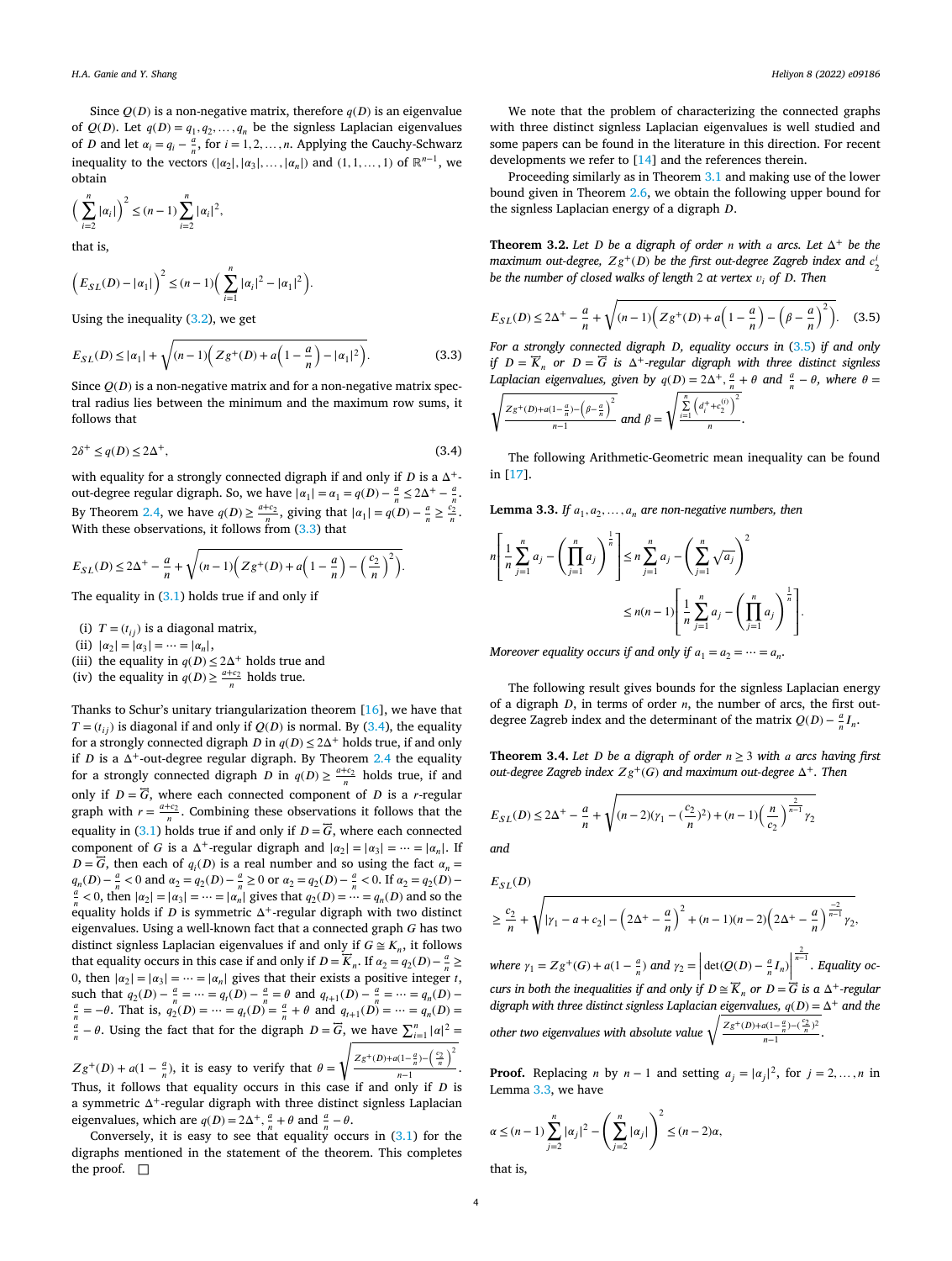$$
\alpha \le (n-1)\sum_{j=2}^{n} |\alpha_j|^2 - \left(E_{SL}(G) - |\alpha_1|\right)^2 \le (n-2)\alpha,
$$
\n(3.6)

where

$$
\alpha = (n-1) \left[ \frac{1}{n-1} \sum_{j=2}^{n} |\alpha_j|^2 - \left( \prod_{j=2}^{n} |\alpha_j|^2 \right)^{\frac{1}{n-1}} \right]
$$
  
= 
$$
\sum_{j=2}^{n} |\alpha_j|^2 - (n-1) \left( \prod_{j=2}^{n} |\alpha_j| \right)^{\frac{2}{n-1}}
$$
  
= 
$$
\sum_{j=2}^{n} |\alpha_j|^2 - \frac{(n-1)}{|\alpha_1|^{\frac{2}{n-1}}} \left| \det(Q(D) - \frac{a}{n} I_n) \right|^{\frac{2}{n-1}}.
$$

Using inequality [\(3.2\)](#page-3-0) and the value of  $\alpha$ , it follows from the left inequality of (3.6) that

$$
\left(E_{SL}(D) - |\alpha_1|\right)^2 \le (n-2)\sum_{j=2}^n |\alpha_j|^2 + \frac{(n-1)}{|\alpha_1|^{\frac{2}{n-1}}} \left|\det(Q(D) - \frac{a}{n}I_n)\right|^{\frac{2}{n-1}},
$$

that is,

$$
E_{SL}(D)
$$
  
\n
$$
\leq \alpha_1 + \sqrt{(n-2)(\gamma_1 - \alpha_1^2) + (n-1)\alpha_1^{\frac{-2}{n-1}}} \left| \det(Q(G) - \frac{a}{n}I_n) \right|^{\frac{2}{n-1}},
$$
\n(3.7)

where  $\gamma_1 = Zg^+(D) + a(1 - \frac{a}{n})$  and  $\alpha_1 \ge 0$ . Since, by inequality [\(3.4\)](#page-4-0),  $q(D) \le 2\Delta^+$ , it follows that  $|\alpha_1| = \alpha_1 = q(D) - \frac{a}{n} \le 2\Delta^+ - \frac{a}{n}$ . Also, by The-orem [2.4,](#page-3-0) we have  $q(D) \ge \frac{a+c_2}{n}$ , giving that  $|\alpha_1| = q(D) - \frac{a}{n} \ge \frac{c_2}{n}$ . Using the inequalities  $\alpha_1 \ge \frac{c_2}{n}$  and  $\alpha_1 \le 2\Delta^+ - \frac{a}{n}$  in (3.7) we get the first inequality.

Again using the value of  $\alpha$ , it follows from the right inequality of (3.6) that

$$
\left(E_{SL}(D) - |\alpha_1|\right)^2 \ge \sum_{j=2}^n |\alpha_j|^2 + (n-1)(n-2)|\alpha_1|^{\frac{-2}{n-1}} \left|\det(Q(D) - \frac{a}{n}I_n)\right|^{\frac{2}{n-1}}.\tag{3.8}
$$

Note that in [\[23](#page-6-0)] it is shown that  $\sum_{j=1}^{n} \alpha_j^2 = \sum_{j=1}^{n}$  $\overline{\phantom{a}}$  $d_i^+ - \frac{a}{n}$  $\sqrt{2}$  $+ c_2 = Zg^+(D) \frac{a^2}{n} + c_2 = \gamma_1 - a + c_2$ , giving that  $\sum_{j=2}^{n} |\alpha_j|^2 \ge |\sum_{j=2}^{n} |\alpha_j|^2$  $\sum_{j=2}^{\infty} \alpha_j^2 = |\gamma_1 - a + c_2|$ . This together with inequality (3.8) gives that

$$
E_{SL}(G)
$$
  
\n
$$
\geq \alpha_1 + \sqrt{| \gamma_1 - a + c_2 | - \alpha_1^2 + (n-1)(n-2)\alpha_1^{\frac{-2}{n-1}}} \left| \det(Q(D) - \frac{a}{n} I_n) \right|^{\frac{2}{n-1}}.
$$
\n(3.9)

Now, using the inequalities  $\alpha_1 \ge \frac{c_2}{n}$  and  $\alpha_1 \le 2\Delta^+ - \frac{a}{n}$  in (3.9) we get the second inequality.

Equality occurs in the first inequality if and only if

(i)  $T = (t_{ii})$  is a diagonal matrix,

(ii) the equality in Lemma [3.3](#page-4-0) holds true,

(iii) the equality in  $q(D) \leq 2\Delta^+$  holds true and

(iv) the equality in  $q(D) \ge \frac{a+c_2}{n}$  holds true.

From Schur's unitary triangularization theorem [\[16](#page-6-0)], we know that  $T =$  $(t_{ij})$  is a diagonal matrix if and only if  $Q(D)$  is a normal matrix. By [\(3.4\)](#page-4-0), equality for a strongly connected digraph  $D$  occurs in  $q(D) \le 2\Delta^+$ , if and only if  $D$  is a  $\Delta^+$ -out-degree regular digraph. By Theorem [2.4](#page-3-0) equality for a strongly connected digraph *D* occurs in  $q(D) \ge \frac{a+c_2}{n}$ , if and only if  $D=\overrightarrow{G},$  where each connected component of  $G$  is a  $r$  -regular graph with  $r = \frac{a+c_2}{n}$ . Combining these observations it follows from Lemma [3.3](#page-4-0) that equality occurs in the first inequality if and only if  $D = \overline{G}$ , where each

connected component of *D* is a  $\Delta^+$ -regular digraph and  $|\alpha_2| = |\alpha_3|$  =  $\cdots = |\alpha_n|$ . Now, proceeding similar to Theorem [3.1](#page-3-0), the result follows in this case.

On the other hand equality occurs in the second inequality if and only if equality occurs in  $\sum_{j=2}^{n} |\alpha_j|^2 \ge |\sum_{j=2}^{n} |\alpha_j|^2$  $\sum_{j=2} \alpha_j^2$  and equality occurs in (ii), (iii) and (iv). Equality occurs in  $\sum_{j=2}^{n} |\alpha_j|^2 \ge |\sum_{j=2}^{n} |\alpha_j|^2$  $\sum_{j=2}^{\infty} \alpha_j^2$ , if and only if  $\alpha_2^2 =$ 

 $\alpha_3^2 = \dots = \alpha_n^2$ . From this and above discussion the result now follows.

Conversely, it is easy to see that equality occurs in each of the inequalities for the mentioned cases. This completes the proof.  $\square$ 

If we apply the lower bound given by Theorem  $2.6$ , we obtain the following result for the signless Laplacian energy of a digraph  $D$ .

**Theorem 3.5.** *Let D be a digraph of order*  $n \geq 3$  *having a arcs and having first out-degree Zagreb index*  $Zg^+(G)$  *and maximum out-degree*  $\Delta^+$ *. We have*

$$
E_{SL}(D) \le 2\Delta^{+} - \frac{a}{n} + \sqrt{(n-2)(\gamma_1 - (\beta - \frac{a}{n})^2) + (n-1)\left(\beta - \frac{a}{n}\right)^{\frac{-2}{n-1}}\gamma_2}
$$

*and*

$$
E_{SL}(D) \ge \beta - \frac{a}{n}
$$
  
+  $\sqrt{| \gamma_1 - a + c_2 | - (2\Delta^+ - \frac{a}{n})^2 + (n-1)(n-2)(2\Delta^+ - \frac{a}{n})^{\frac{-2}{n-1}} \gamma_2}$ 

*where*  $\gamma_1 = Zg^+(G) + a(1 - \frac{a}{n})$  *and*  $\gamma_2 = \left| \det(Q(D) - \frac{a}{n}I_n) \right|$ 2 −1 *. The equalities in both inequalities hold true if and only if*  $D \cong \overline{K}_n$  *or*  $D = \overline{G}$  *is*  $a \Delta^+$ *-regular* digraph with three distinct signless Laplacian eigenvalues,  $q(D) = \Delta^+$  and the other two eigenvalues with absolute value  $\sqrt{\frac{Zg^+(D)+a(1-\frac{a}{n})-(\beta-\frac{a}{n})^2}{n-1}}$ .

#### **4. Concluding remarks**

If we take  $D = \overline{G}$ , in which  $\overline{G}$  is the symmetric digraph corresponding to the underlying graph  $G$  of the digraph  $D$ , the results obtained in Sections [2](#page-2-0) and [3](#page-3-0) become the corresponding results for the signless Laplacian spectral radius  $\lambda(Q(G))$  and the signless Laplacian energy  $QE(G)$  of the graph G. Our results are a generalization of the known results for the signless Laplacian spectral radius and the signless Laplacian energy of a graph  $G$ .

#### **Declarations**

#### *Author contribution statement*

Hilal A. Ganie, Yilun Shang: Conceived and designed the experiments; Performed the experiments; Analyzed and interpreted the data; Contributed reagents, materials, analysis tools or data; Wrote the paper.

#### *Funding statement*

This research did not receive any specific grant from funding agencies in the public, commercial, or not-for-profit sectors.

#### *Data availability statement*

No data was used for the research described in the article.

#### *Declaration of interests statement*

The authors declare no conflict of interest.